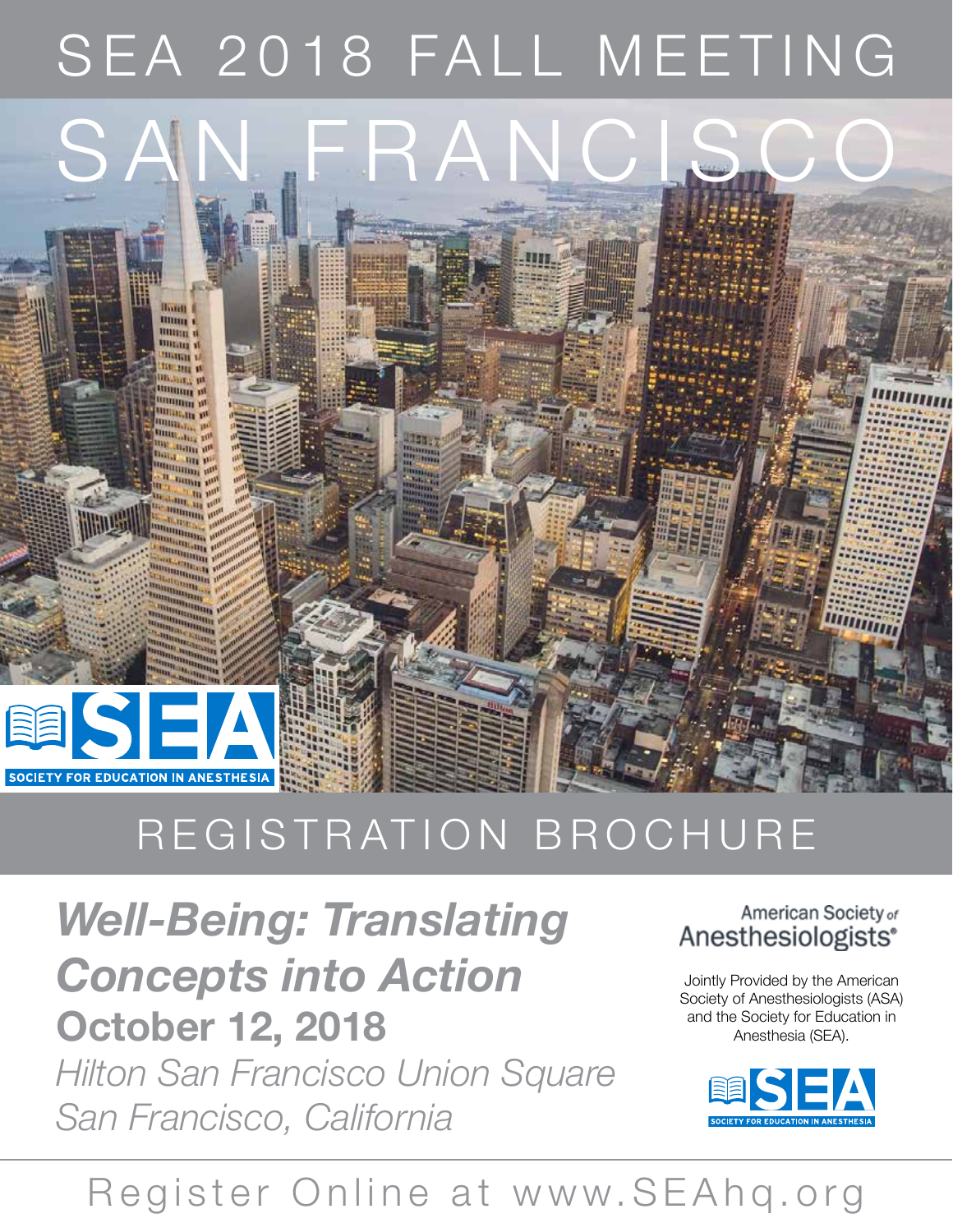# **Target Audience**

This meeting is intended for medical students, residents, and faculty physician educators in anesthesiology and related disciplines who are interested in how technology, economics and legislation impact medical and anesthesia education, as well as how to improve teaching skills and faculty development.

# **About This Meeting**

The purpose of this annual meeting is to educate and share information that will enable anesthesia educators to provide the highest level of education and improve patient outcomes. Opportunities for questions and answers will be provided at the conclusion of each presentation.

# **Registration**

Registration for the 2018 Fall Meeting includes a continental breakfast, coffee breaks, lunch, all workshops and the program syllabus. Note that all fees are quoted in U.S. currency. Non-Member registration fee includes SEA Active Membership Dues for the remainder of 2018. Member registrants must have 2018 dues paid in order to receive the member discount. Registration for the meeting can be made either by using the registration form in this brochure or through the SEA's website at www.SEAhq.org.

### **Registration Deadline**

The registration deadline for the meeting is September 28, 2018. Registrations received after September 28, 2018, will be processed at a higher fee.

### **Accreditation and Designation Statements**

This activity has been planned and implemented in accordance with the accreditation requirements and policies of the Accreditation Council for Continuing Medical Education (ACCME) through the joint providership of American Society of Anesthesiologists and the Society for Education in Anesthesia. The American Society of Anesthesiologists is accredited by the ACCME to provide continuing medical education for physicians.

The American Society of Anesthesiologists designates this live activity for a maximum of 6.5 *AMA PRA Category 1 Credits™*. Physicians should only claim credit commensurate with the extent of their participation in the activity.

# **Commercial Support Acknowledgement**

The activity is not supported by any educational grants.

# **Disclaimer**

The information provided at this activity is for continuing medical education purposes only and is not meant to substitute for the independent medical judgment of a healthcare provider relative to diagnostic and treatment options of a specific patient's medical condition.

# **Disclosure Policy**

The American Society of Anesthesiologists remains strongly committed to providing the best available evidence-based clinical information to participants of this educational activity and requires an open disclosure of any potential conflict of interest identified by our faculty members. It is not the intent of the American Society of Anesthesiologists to eliminate all situations of potential conflict of interest, but rather to enable those who are working with the American Society of Anesthesiologists to recognize situations that may be subject to question by others. All disclosed conflicts of interest are reviewed by the educational activity course director/chair to ensure that such situations are properly evaluated and, if necessary, resolved. The American Society of Anesthesiologists educational standards pertaining to conflict of interest are intended to maintain the professional autonomy of the clinical experts inherent in promoting a balanced presentation of science. Through our review process, all American Society of Anesthesiologists activities are ensured of independent, objective, scientifically balanced presentations of information. Disclosure of any or no relationships will be made available for all educational activities.

### **Special Needs**

The Society for Education in Anesthesia fully complies with the legal requirements of the Americans with Disabilities Act and the rules and regulations thereof. If any attendee in this educational activity is in need of accommodations, please contact the SEA at (414) 389- 8614.

# **Cancellation Policy**

Cancellations received through September 14, 2018, will receive a full refund. Cancellations received from September 14, 2018 through September 28, 2018 will receive a refund of 60 percent. Refunds will not be given after September 28, 2018. Cancellation of a meeting registration must be submitted in writing. Refunds will be determined by date written cancellation is received at the SEA office in Milwaukee, WI.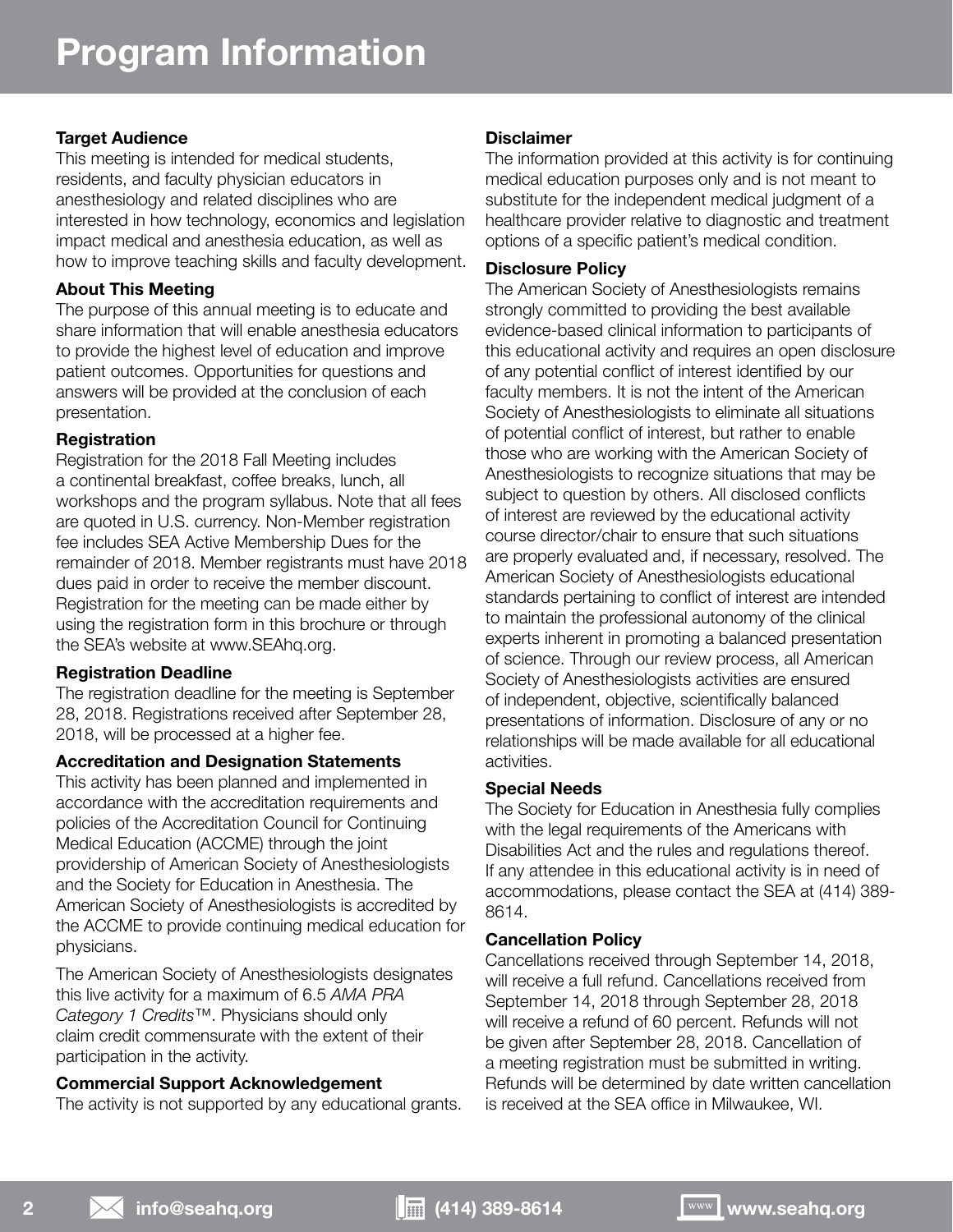# **Overall Learning Objectives**

# **At the conclusion of this activity, participants should be able to:**

- Recognize the problem of physician burnout.
- Understand the components of individual wellness.
- Learn about the landscape of ASA, GME, and UME wellness initiatives and programs.
- Develop and learn how to implement targeted interventions for wellness.

# **Workshop Program Objectives** *(Listed Alphabetically)*

### **Behavior Design for Implementation of Successful Actions in Well-Being**

*Margarita Quihuis; Nirupan Vipulananthan, MD, FRCPC; Rémi Wolf, PhD*

Upon completion of this activity, learners will:

- Understand and be able to describe BJ Fogg behavior model (B:MAP).
- Identify the roadblocks preventing a behavior from happening.
- Select the best element(s) between motivation, ability and prompt to design for, based on feasibility and expected impact.
- Design for lasting change, using baby steps and habits.

# **Develop Your Own Wellness Curriculum**

*Saundra Curry, MD; Allison Lee, MB, BS, MD; Teresa Mulaikal, MD; Cortessa Russell, MD; Jessica Spellman, MD*

Upon completion of this activity, learners will:

- Recognize the features of physician burnout and identify key contributing factors to burnout.
- Design a wellness needs assessment at the participant's home institution.
- Develop a tailored, evidence-based wellness curriculum for the participant's home institution.
- Design a wellness curriculum program evaluation for participant's home institution.

# **Focused Brainstorm to Create Ideas Promoting Well-Being using Design Thinking**

*Janak Chandrasoma, MD; Justyne Decker, MD; Juliette Piot, MD*

Upon completion of this activity, learners will:

- Describe the 6 steps of IDEO process of human-centered design in order to build empathy with the public they want to design solution for.
- Select the appropriate tools for the inspiration phase depending on the targeted public and global objective.
- Organize ideas with relevant tools, identify opportunities for design and test solutions in the ideation phase.
- Demonstrate basic knowledge of methods to implement and refine selected solutions.

### **Improving Resident Well-Being Through RAPID Response: Confessions, ALEEN and Increased Responsiveness**

*Mary Beth Brady MD; Gillian Isaac, MD, PhD; Deborah Schwengel, MD, MEHP; Tina Tran, MD; Jed T. Wolpaw MD, MEd* 

Upon completion of this activity, learners will:

- Be able to describe the Hopkins approach to communication with residents.
- Be able to adapt the strategies discussed in the workshop to fit their own programs.
- Be able to measure improvement in resident well-being over time with implementation of these communication strategies.

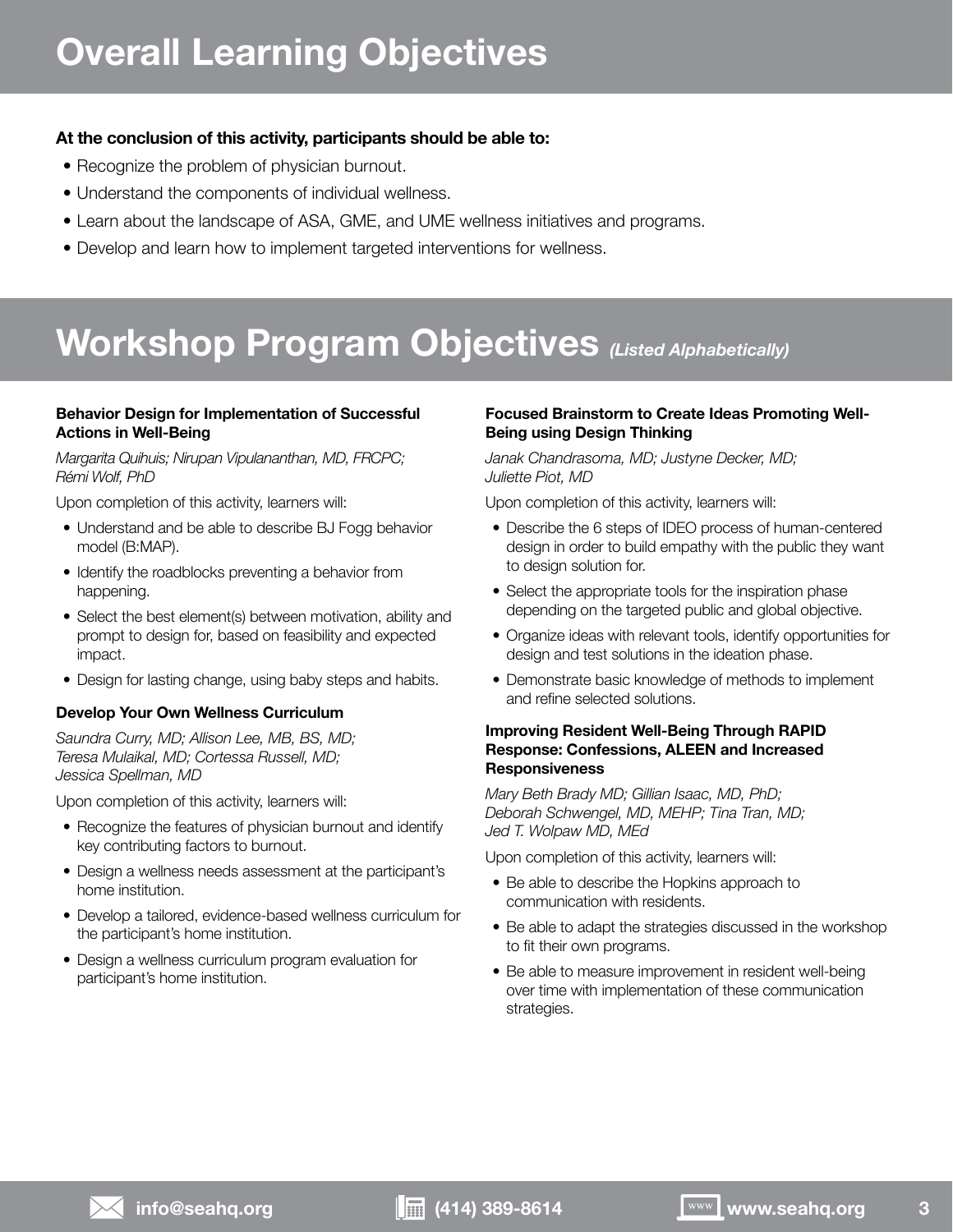### **It's Not Just Starbucks: Implicit Bias and Well-Being in Healthcare**

*Jerrad R. Businger, DO; Sean P. Clifford, MD; Sarah E. Hartlage, MD; Rana K. Latif, MD, FFA; Brittany D. Maggard, MD*

Upon completion of this activity, learners will:

- Compare the nature of implicit vs. explicit bias.
- List key characteristics of implicit bias.
- Identify damaging impact of inequities in the classrooms/ workplace due to implicit bias.
- Assess implicit bias using the Implicit Association Test (IAT) (participants will be requested to take it before the workshop). List several approaches to debiasing.
- As small groups, demonstrate the ability to develop a structure for a short (half day) 'implicit bias – debiasing' programs for medical students, residents and faculty.

#### **Scripted Role-Play: Teaching Mindful Communication Skills for the OSCE and Resident Wellbeing**

*Bingshuang Fang, MD; Lisa R. Farmer, MD; S. Lynn Knox, MD, FASA; Sharif S. Mohamed, MD; Suzanne Northcutt, MD*

Upon completion of this activity, learners will:

- Develop scenarios for each of the 6 communication and professionalism skills tested on the ABA OSCE.
- Describe the various needs of each participant of a roleplay activity and detail the necessary script components for each participant.
- Develop an assessment tool for use in role-play activities.
- Explore the use of role-play to teach communication and professionalism skills during anesthesiology resident training.

# *Mark your calendar and be sure to join us at future SEA Meetings*



**2019 Workshop on Teaching** January 25-29, 2019 The Alfond Inn Winter Park, FL



**2019 Spring Meeting** April 26-28, 2019 Denver, CO



**2019 Fall Annual Meeting** November 7, 2019 *(Prior to the SAAAPM Annual Meeting)* Swissotel Chicago Chicago, IL



**2020 Workshop on Teaching** January 24-28, 2020 The Alfond Inn Winter Park, FL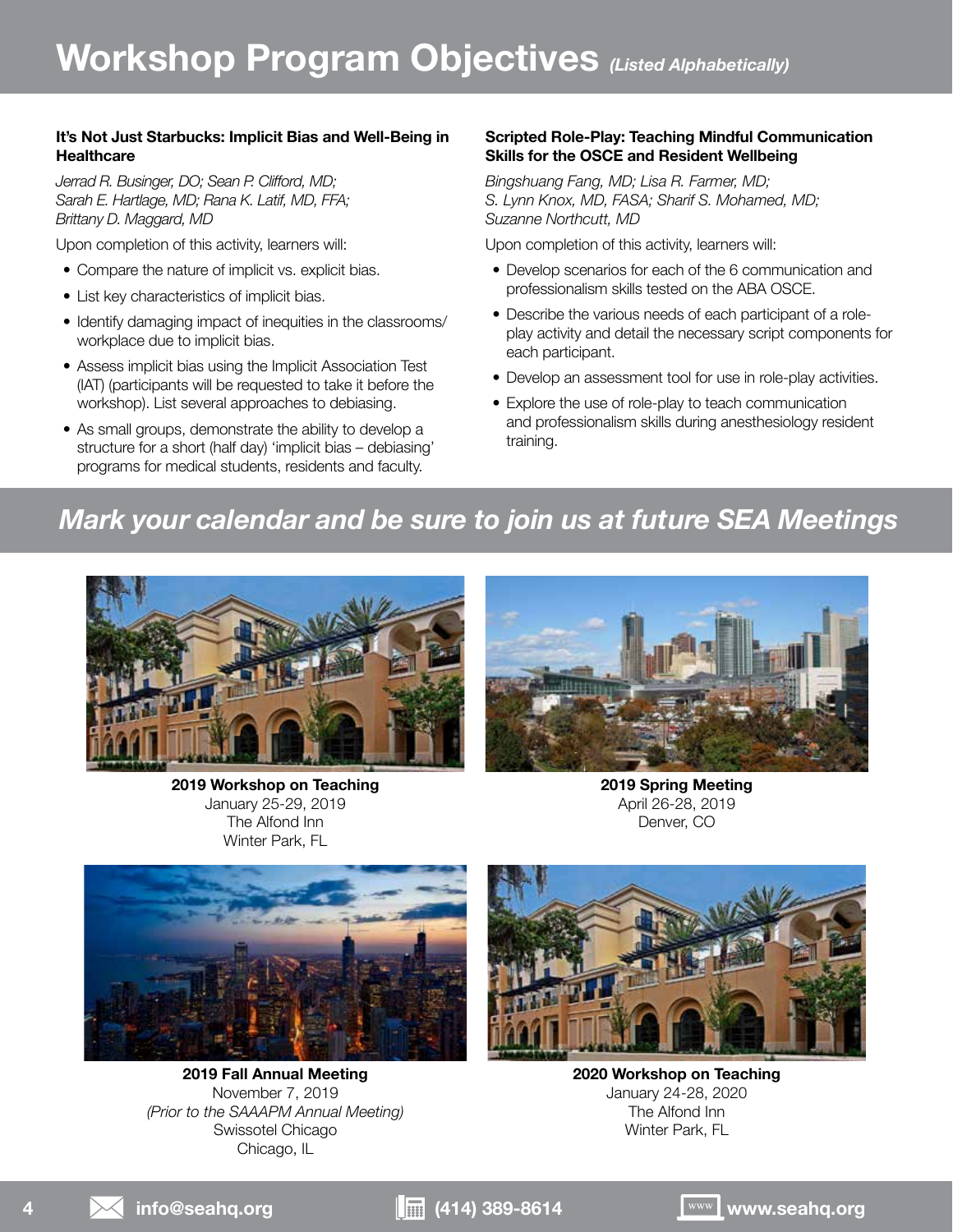# **Friday, October 12, 2018**

| <b>Time</b>                           | Event                                                                                                                            |  |
|---------------------------------------|----------------------------------------------------------------------------------------------------------------------------------|--|
| 06:30 am - 05:00 pm                   | <b>SEA Fall Meeting Registration</b>                                                                                             |  |
| $07:00$ am $-08:00$ am                | <b>Breakfast &amp; Committee Roundtable Discussions</b>                                                                          |  |
| 08:00 am - 08:15 am                   | <b>Welcome and Announcements</b>                                                                                                 |  |
| 08:15 am - 09:05 am                   | McLeskey Lecture: The Balancing Act: Finding Fulfillment, Contentment and Peace in the Busy World of<br><b>Professional Life</b> |  |
| 08:15 am - 08:55 am                   | Daniel H. Lowenstein, MD                                                                                                         |  |
| 08:55 am - 09:05 am                   | Q&A                                                                                                                              |  |
| 09:05 am - 10:00 am                   | Panel: Understanding the Landscape: ASA, GME, and UME Well-being Considerations                                                  |  |
| 09:05 am - 09:20 am                   | Amy E. Vinson, MD, FAAP - ASA                                                                                                    |  |
| 09:20 am - 09:30 am                   | Katherine Julian, MD - GME                                                                                                       |  |
| 09:30 am - 09:45 am                   | Howard Rubin, MD - UME                                                                                                           |  |
| 09:45 am - 10:00 am                   | Q&A                                                                                                                              |  |
| 10:00 am $-$ 10:30 am                 | <b>Coffee Break</b>                                                                                                              |  |
| 10:30 am - 12:00 pm                   | <b>SEA Workshops</b>                                                                                                             |  |
|                                       | Workshop A - Behavior Design for Implementation of Successful Actions in Well-Being                                              |  |
|                                       | <b>Workshop B - Develop Your Own Wellness Curriculum</b>                                                                         |  |
|                                       | Workshop C - Focused Brainstorm to Create Ideas Promoting Well-Being using Design Thinking                                       |  |
|                                       | Workshop D - Improving Resident Well-Being Through RAPID Response: Confessions, ALEEN and Increased<br><b>Responsiveness</b>     |  |
|                                       | Workshop E - It's Not Just Starbucks: Implicit Bias and Well-Being in Healthcare                                                 |  |
|                                       | Workshop F - Scripted Role-Play: Teaching Mindful Communication Skills for the OSCE and Resident Wellbeing                       |  |
| 12:00 pm $-01:00$ pm                  | <b>Business Meeting &amp; Luncheon</b>                                                                                           |  |
| 01:00 pm $-$ 01:45 pm                 | Duke Award Presentation/Lecture: An Educational Story                                                                            |  |
| 01:00 pm $-$ 01:35 pm                 | Gary E. Loyd, MD, MMM                                                                                                            |  |
| 01:35 pm $-$ 01:45 pm                 | Q&A                                                                                                                              |  |
| 01:45 pm $-$ 02:30 pm                 | <b>Cultivating Emotional Balance</b>                                                                                             |  |
| 01:45 pm $-$ 02:20 pm                 | Eve Ekman, PhD, MSW                                                                                                              |  |
| 02:20 pm - 02:30 pm                   | Q&A                                                                                                                              |  |
| 02:30 pm - 03:30 pm                   | <b>Panel: Concepts in Practice</b>                                                                                               |  |
| 02:30 pm $-$ 02:40 pm                 | Jed Wolpaw, MD - Communication Bundle at Hopkins                                                                                 |  |
| 02:40 pm $-$ 02:50 pm                 | Jody Cimbalo Leng, MD, MS - Peer Support Program at Stanford                                                                     |  |
| 02:50 pm $-$ 03:00 pm                 | Kevin Thornton, MD - Building Community at UCSF                                                                                  |  |
| $03:00 \text{ pm} - 03:10 \text{ pm}$ | Barbara Orlando, MD - Mindfulness Based Stress Reduction at Mount Sinai                                                          |  |
| $03:10$ pm $-03:30$ pm                | Q&A                                                                                                                              |  |
| 03:30 pm $-$ 04:00 pm                 | <b>Coffee Break</b>                                                                                                              |  |
| 04:00 pm – 04:45 pm                   | <b>Mindfulness Exercises for Anesthesia Providers</b>                                                                            |  |
| 04:00 pm $-$ 04:30 pm                 | Balachundhar Subramaniam, MD, MPH                                                                                                |  |
| 04:30 pm $-$ 04:45 pm                 | Q&A                                                                                                                              |  |
| 04:45 pm $-$ 04:50pm                  | <b>Meeting Wrap-Up</b>                                                                                                           |  |
| 04:50 pm                              | <b>Meeting Adjourns</b>                                                                                                          |  |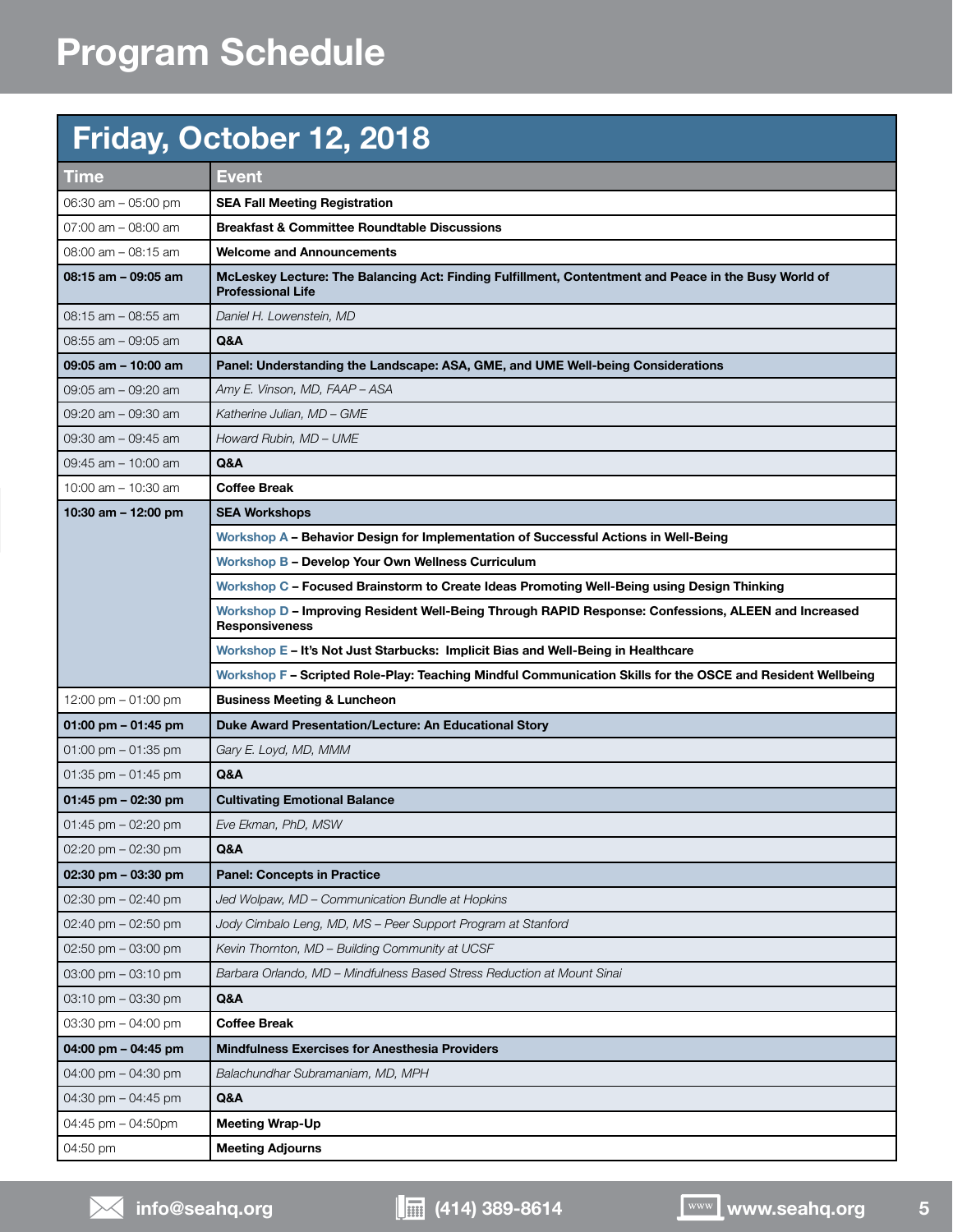# **Program Planning Committee**

**Kristina R. Sullivan, MD** *Fall Meeting Chair* Professor **UCSE** San Francisco, CA

#### **Basem B. Abdelmalak, MD**

Associate Professor of Anesthesiology Cleveland Clinic Cleveland, OH

#### **Carol Ann B. Diachun, MD, MSEd**

Professor of Anesthesiology Associate Chair for Education Residency Program Director Department of Anesthesiology University of Florida College of Medicine - Jacksonville Jacksonville, FL

#### **Adrian Hendrickse, BM, FRCA, MAcadMEd, PGDipMEd**

Associate Professor University of Colorado Anschutz Medical Campus Aurora, CO

#### **Stephanie B. Jones, MD**

Vice Chair for Education Department of Anesthesia, Critical Care and Pain Medicine Beth Israel Deaconess Medical Center Associate Professor Harvard Medical School Boston, MA

#### **Cindy M. Ku, MD**

Instructor in Anaesthesia Harvard Medical School Associate Residency Program Director Department of Anesthesia, Critical Care, and Pain Medicine Beth Israel Deaconess Medical Center Boston, MA

#### **Beth L. Ladlie, MD, MPH**

Assistant Professor of Anesthesiology Mayo Clinic Florida Jacksonville, FL

#### **Rana K. Latif, MD, FFA**

Associate Professor University of Louisville Louisville, KY

#### **John D. Mitchell, MD**

Residency Program Director Department of Anesthesia, Critical Care, and Pain Medicine Beth Israel Deaconess Medical Center Associate Professor of Anesthesia Harvard Medical School Boston, MA

### **Annette Mizuguchi, MD, PhD,**

MMSc, FASE Assistant Professor Brigham and Women's Hospital Boston, MA

#### **Amy M. Murray, MD**

Professor Loyola University Medical Center Maywood, IL

#### **Kristin Ondecko Ligda, MD**

Assistant Professor University of Pittsburgh Medical Center, **Mercy** Pittsburgh, PA

#### **Barbara Orlando, MD**

Assistant Professor of Anesthesiology Clinical Base Year Director OB anesthesia research director Wellness Champion Department of Anesthesiology Mount Sinai St. Luke's and West **Hospitals** Icahn School of Medicine at Mount Sinai Medical Center Mount Sinai Health System New York, NY

#### **Amy C. Robertson, MD**

Associate Professor Associate Vice Chair for Clinical Affairs Director of Medical Student Education Department of Anesthesiology Vanderbilt University School of Medicine Nashville, TN

#### **Michael R. Sandison, MD**

Professor & Vice Chair for Education Albany Medical Center Albany, NY

#### **Deborah A. Schwengel, MD, MEd**

Assistant Professor of Anesthesiology, Critical Care Medicine and Pediatrics Johns Hopkins University School of Medicine Baltimore, MD

#### **Karen J. Souter, MB BS, FRCA, MACM**

Professor, Department of Anesthesiology & Pain Medicine University of Washington Seattle, WA

#### **Kristen Vanderhoef, MD**

Assistant Professor University of Florida Jacksonville St. Johns, FL

#### **Michael T. Wiisanen, MD**

Assistant Professor Loyola University Medical Center Chicago, IL

#### **Samuel D. Yanofsky, MD, MSEd**

Assistant Professor of Clinical Anesthesiology Childrens Hospital Los Angeles Los Angeles, CA

#### **David A. Young, MD, MEd, MBA, FASA**

Professor of Anesthesiology and Pediatrics Baylor College of Medicine Houston, TX

# **Faculty**

#### **Mary Beth Brady, MD**

Vice Chair for Education Department of Anesthesiology and Critical Care Medicine Johns Hopkins University School of Medicine Baltimore, MD

#### **Jerrad R. Businger, DO**

Assistant Professor School of Medicine, University of Louisville Louisville, KY

#### **Janak Chandrasoma, MD**

Assistant Professor of Clinical Anesthesiology Keck Medical Center of the University of Southern California Los Angeles, CA

#### **Sean P. Clifford, MD**

Associate Professor Chair & Program Director School of Medicine, University of Louisville Louisville, KY

**Saundra Curry, MD** Professor of Anesthesiology Columbia University New York, NY

Southern California Los Angeles, CA

#### **Justyne Decker, MD** Perioperative Medicine Fellow & Clinical Instructor of Anesthesiology Keck Medical Center of the University of

**Eve Ekman, PhD, MSW** Personal Services Contractor UCSF San Francisco, CA

#### **Bingshuang Fang, MD** Assistant Professor Department of Anesthesiology University of Texas Medical Branch Galveston, TX

**Lisa R. Farmer, MD**

Associate Professor Department of Anesthesiology University of Texas Medical Branch Galveston, TX

#### **Sarah E. Hartlage, MD**

Assistant Professor School of Medicine, University of Louisville Louisville, KY

#### **Gillian Isaac, MD, PhD**

Assistant Professor, Associate Residency Program Director, Obstetric Anesthesia Fellowship Director Baltimore, MD

#### **Katherine Julian, MD**

Professor of Medicine **LICSE** Director of Outcomes and Optimization UCSF Graduate Medical Education San Francisco, CA

**6 info@seahq.org (414) 389-8614 www.seahq.org**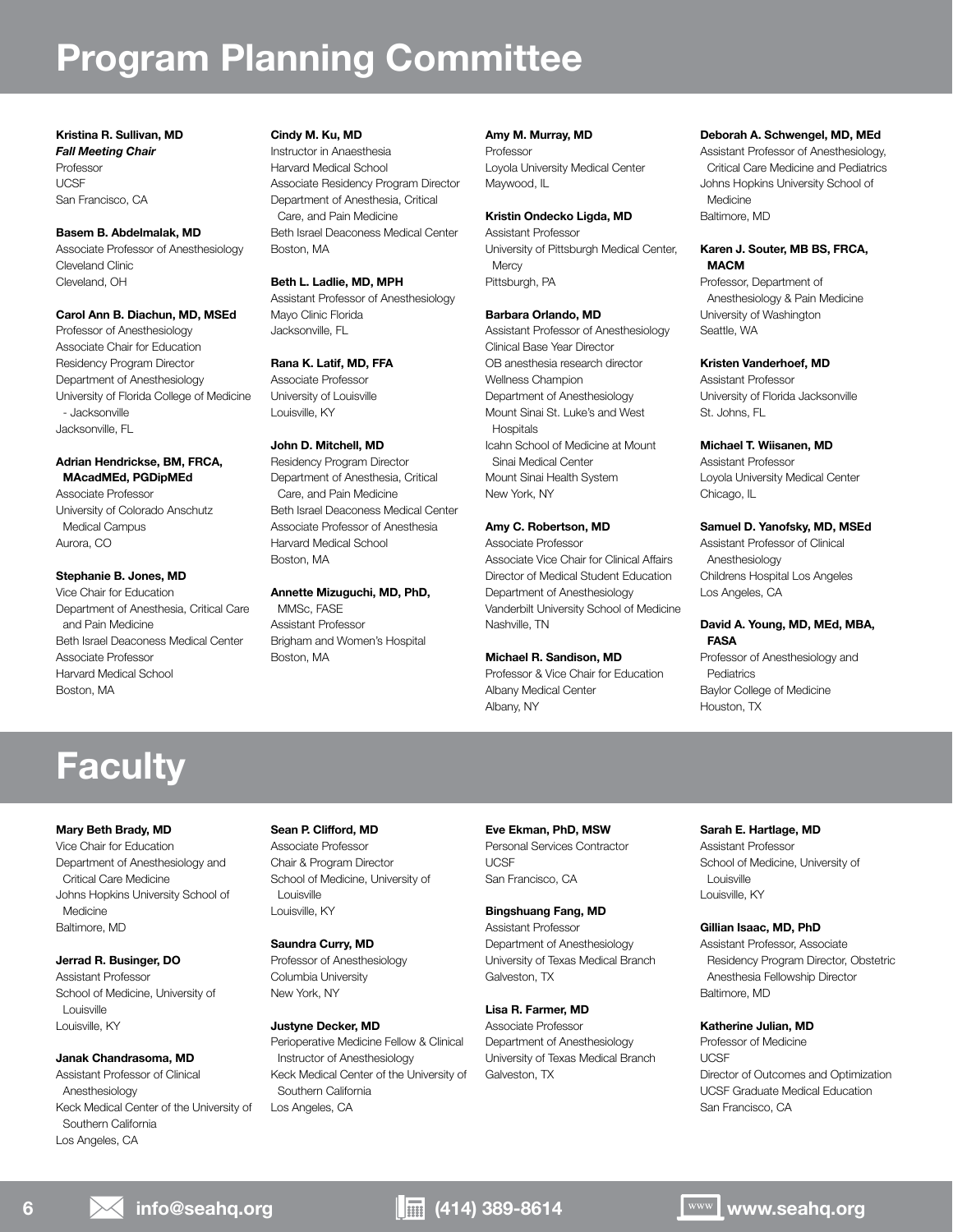# **Faculty**

#### **S. Lynn Knox, MD, FASA**

Professor & Vice Chair for Education Residency Program Director Department of Anesthesiology University of Texas Medical Branch Galveston, TX

**Rana K. Latif, MD, FFA** Associate Professor School of Medicine, University of Louisville Louisville, KY

#### **Allison Lee, MB, BS, MD**

Assistant Professor of Anesthesiology Columbia University Medical Center New York, NY

#### **Jody Cimbalo Leng, MD, MS**

Clinical Assistant Professor of Anesthesiology Stanford Hospital and Clinics/VA Palo Alto Stanford, CA

#### **Gary E. Loyd, MD, MMM**

Director Perioperative Surgical Home Henry Ford Health System Clinical Professor Wayne State University Detroit, MI

#### **Daniel H. Lowenstein, MD**

Executive Vice Chancellor and Provost Dr. Robert B. and Mrs. Ellinor Aird Professor of Neurology University of California, San Francisco San Francisco, CA

#### **Brittany Maggard, MD**

Assistant Professor School of Medicine, University of Louisville Louisville, KY

#### **Sharif S. Mohamed, MD**

Assistant Professor of Anesthesiology Division of Pediatric Anesthesia University of Texas Medical Branch Galveston, TX

#### **Teresa Mulaikal, MD**

Assistant Professor of Anesthesiology Columbia University New York, NY

#### **Suzanne Northcutt, MD**

Associate Professor Texas Tech University Health Science **Center** Lubbock, TX

#### **Barbara Orlando, MD**

Assistant Professor of Anesthesiology Clinical Base Year Director OB anesthesia research director Wellness Champion Department of Anesthesiology Mount Sinai St. Luke's and West **Hospitals** Icahn School of Medicine at Mount Sinai Medical Center Mount Sinai Health System New York, NY

#### **Juliette Piot, MD**

Stanford University School of Medicine Palo Alto, CA

#### **Margarita Quihuis**

Co-Director, Peace Innovation Lab Stanford University Palo Alto, CA

**Howard Rubin, MD** Director, Medical Student Wellbeing **UCSE** San Francisco, CA

# **Cortessa Russell, MD**

Assistant Professor of Anesthesiology Columbia University Irving Medical **Center** New York, NY

#### **Deborah Schwengel, MD, MEHP**

Assistant Professor of Anesthesiology, Critical Care Medicine and Pediatrics Johns Hopkins University School of Medicine Baltimore, MD

#### **Jessica Spellman, MD**

Assistant Professor of Anesthesiology Columbia University Irving Medical **Center** New York, NY

#### **Balachundhar Subramaniam, MD, MPH**

Associate Professor of Anesthesiology Harvard Medical School Director, Center for Anesthesia Research Excellence Beth Israel Deaconess Medical Center Boston, MA

#### **Kevin Thornton, MD**

Associate Clinical Professor Program Director, Critical Care Medicine Fellowship Committee Chair, Residency Well Being **Committee UCSE** San Francisco, CA

#### **Tina Tran, MD**

Assistant Professor Assistant Program Director Co-Director of Clinical Anesthesiology Chief of Anesthesia, Wilmer Eye Institute Johns Hopkins University Baltimore, MD

#### **Amy E. Vinson, MD, FAAP**

Associate in Perioperative Anesthesia Boston Children's Hospital Assistant Professor of Anaesthesia Harvard Medical School Boston, MA

**Nirupan Vipulananthan, MD, FRCPC** Stanford AIM Lab Palo Alto, CA

#### **Rémi Wolf, PhD**

Stanford University School of Medicine Palo Alto, CA

#### **Jed T. Wolpaw, MD, MEd**

Assistant Professor and Residency Program Director

Johns Hopkins University School of Medicine, Department of Anesthesia and Critical Care Medicine Baltimore, MD

# **Hotel and Transportation Information**

### *Hilton San Francisco Union Square*

333 O'Farrell St San Francisco, California 94102 Phone: 415-771-1400 **http://www3.hilton.com/en/hotels/california/ hilton-san-francisco-union-square-SFOFHHH/ index.html**

Housing reservations must be made through the ASA ANESTHESIOLOGY® 2018 housing system. Rates begin at \$330 per night. We highly recommend making your housing reservations online right away at: **https://www.asahq.org/annualmeeting/attend/housing.**

### *Airport Transportation:*

From San Francisco International Airport

Take Highway 101 North and exit at 7th Street. Turn right on Folsom Street, then left on 5th Street. Turn left onto Ellis Street past Mason St. Garage entrance is on Ellis Street.

Distance from Hotel: 14 miles

Drive Time: 30 minutes

Typical Minimum Charge

Limousine  $=$  \$200.00

Super Shuttle  $= $17.00$ 

Subway/Rail =  $$9.65$  $Taxi = $60.00$